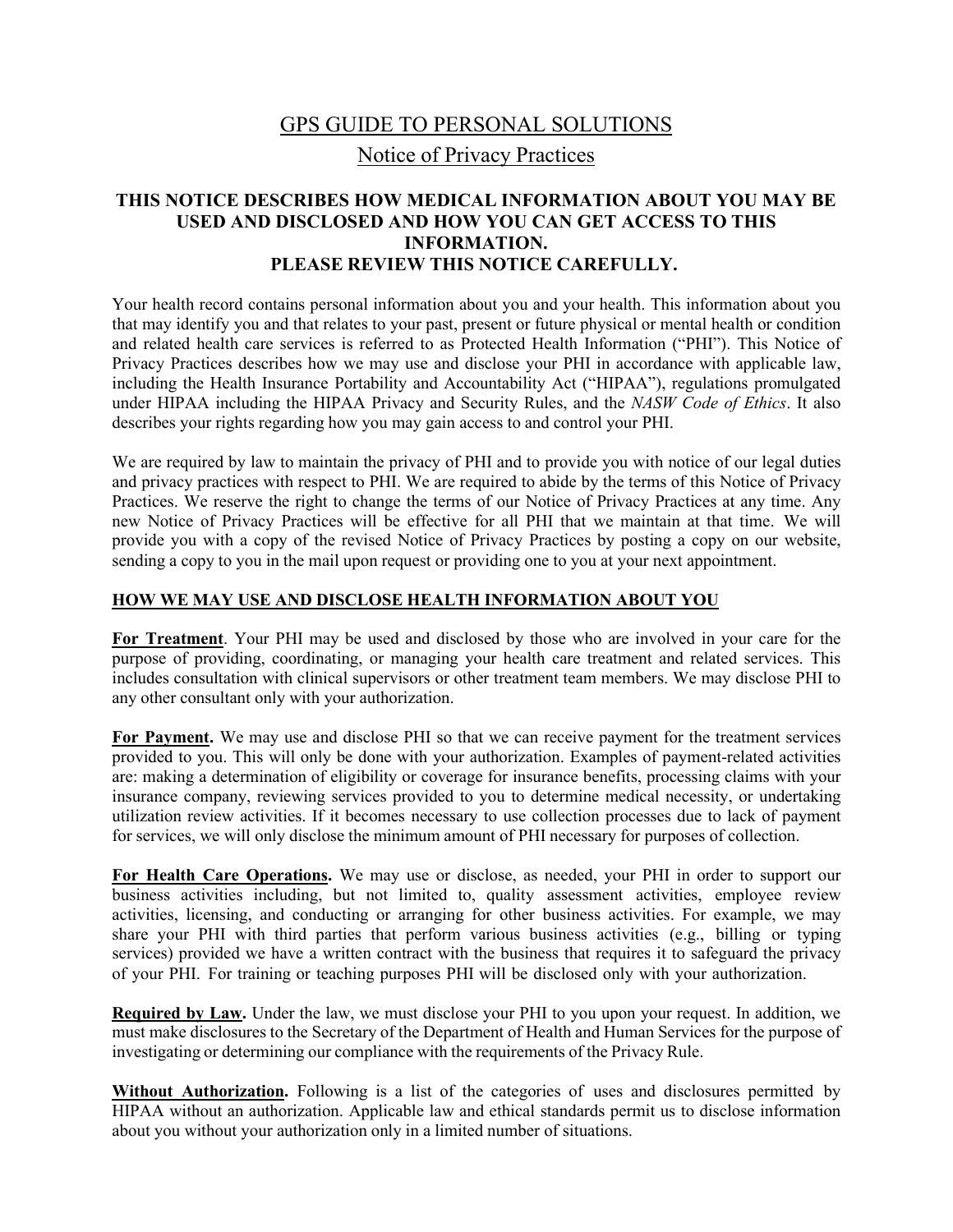As a social worker licensed in this state and as a member of the National Association of Social Workers, it is our practice to adhere to more stringent privacy requirements for disclosures without an authorization. The following language addresses these categories to the extent consistent with the *NASW Code of Ethics* and HIPAA.

**Child Abuse or Neglect.** We may disclose your PHI to a state or local agency that is authorized by law to receive reports of child abuse or neglect.

**Judicial and Administrative Proceedings.** We may disclose your PHI pursuant to a subpoena (with your written consent), court order, administrative order or similar process.

**Deceased Patients.** We may disclose PHI regarding deceased patients as mandated by state law, or to a family member or friend that was involved in your care or payment for care prior to death, based on your prior consent. A release of information regarding deceased patients may be limited to an executor or administrator of a deceased person's estate or the person identified as next-of-kin. PHI of persons that have been deceased for more than fifty (50) years is not protected under HIPAA.

**Medical Emergencies.** We may use or disclose your PHI in a medical emergency situation to medical personnel only in order to prevent serious harm. Our staff will try to provide you a copy of this notice as soon as reasonably practicable after the resolution of the emergency.

**Family Involvement in Care.** We may disclose information to close family members or friends directly involved in your treatment based on your consent or as necessary to prevent serious harm.

**Health Oversight.** If required, we may disclose PHI to a health oversight agency for activities authorized by law, such as audits, investigations, and inspections. Oversight agencies seeking this information include government agencies and organizations that provide financial assistance to the program (such as third-party payors based on your prior consent) and peer review organizations performing utilization and quality control.

**Law Enforcement.** We may disclose PHI to a law enforcement official as required by law, in compliance with a subpoena (with your written consent), court order, administrative order or similar document, for the purpose of identifying a suspect, material witness or missing person, in connection with the victim of a crime, in connection with a deceased person, in connection with the reporting of a crime in an emergency, or in connection with a crime on the premises.

**Specialized Government Functions.** We may review requests from U.S. military command authorities if you have served as a member of the armed forces, authorized officials for national security and intelligence reasons and to the Department of State for medical suitability determinations, and disclose your PHI based on your written consent, mandatory disclosure laws and the need to prevent serious harm. Public Health. If required, we may use or disclose your PHI for mandatory public health activities to a public health authority authorized by law to collect or receive such information for the purpose of preventing or controlling disease, injury, or disability, or if directed by a public health authority, to a government agency that is collaborating with that public health authority.

**Public Safety.** We may disclose your PHI if necessary to prevent or lessen a serious and imminent threat to the health or safety of a person or the public. If information is disclosed to prevent or lessen a serious threat it will be disclosed to a person or persons reasonably able to prevent or lessen the threat, including the target of the threat.

**Research.** PHI may only be disclosed after a special approval process or with your authorization.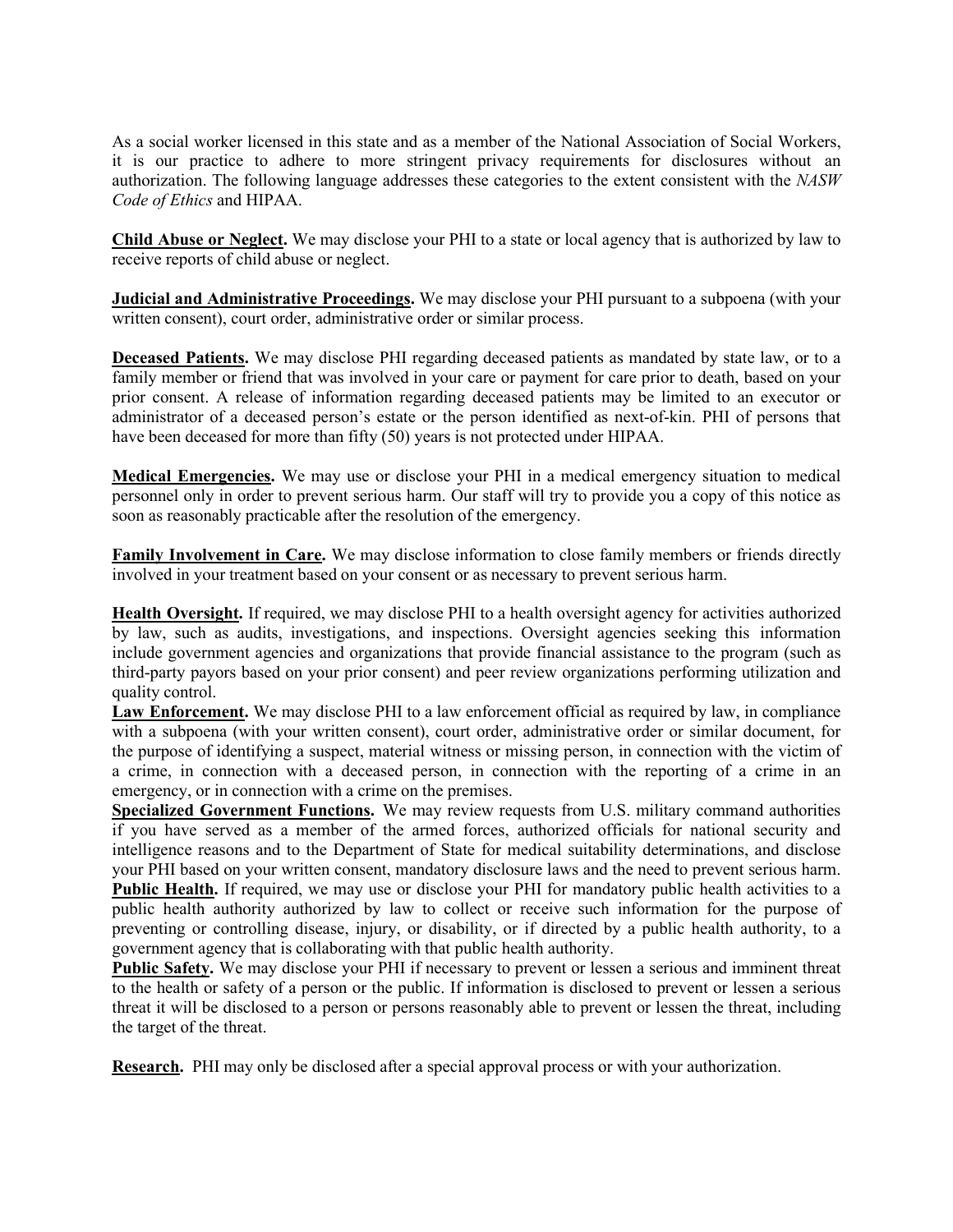**Fundraising.** We may send you fundraising communications at one time or another. You have the right to opt out of such fundraising communications with each solicitation you receive.

**Verbal Permission.** We may also use or disclose your information to family members that are directly involved in your treatment with your verbal permission.

With Authorization. Uses and disclosures not specifically permitted by applicable law will be made only with your written authorization, which may be revoked at any time, except to the extent that we have already made a use or disclosure based upon your authorization. The following uses and disclosures will be made only with your written authorization: (i) most uses and disclosures of psychotherapy notes which are separated from the rest of your medical record; (ii) most uses and disclosures of PHI for marketing purposes, including subsidized treatment communications; (iii) disclosures that constitute a sale of PHI; and (iv) other uses and disclosures not described in this Notice of Privacy Practices.

## **YOUR RIGHTS REGARDING YOUR PHI**

You have the following rights regarding PHI we maintain about you. To exercise any of these rights, please submit your request in writing to our Privacy Officer at ndingwell@gpslansing.com:

- **Right of Access to Inspect and Copy.** You have the right, which may be restricted only in exceptional circumstances, to inspect and copy PHI that is maintained in a "designated record set". A designated record set contains mental health/medical and billing records and any other records that are used to make decisions about your care. Your right to inspect and copy PHI will be restricted only in those situations where there is compelling evidence that access would cause serious harm to you or if the information is contained in separately maintained psychotherapy notes. We may charge a reasonable, cost-based fee for copies. If your records are maintained electronically, you may also request an electronic copy of your PHI. You may also request that a copy of your PHI be provided to another person.
- **Right to Amend.** If you feel that the PHI we have about you is incorrect or incomplete, you may ask us to amend the information although we are not required to agree to the amendment. If we deny your request for amendment, you have the right to file a statement of disagreement with us. We may prepare a rebuttal to your statement and will provide you with a copy. Please contact the Privacy Officer if you have any questions.
- **Right to an Accounting of Disclosures.** You have the right to request an accounting of certain of the disclosures that we make of your PHI. We may charge you a reasonable fee if you request more than one accounting in any 12-month period.
- **Right to Request Restrictions.** You have the right to request a restriction or limitation on the use or disclosure of your PHI for treatment, payment, or health care operations. We are not required to agree to your request unless the request is to restrict disclosure of PHI to a health plan for purposes of carrying out payment or health care operations, and the PHI pertains to a health care item or service that you paid for out of pocket. In that case, we are required to honor your request for a restriction.
- **Right to Request Confidential Communication.** You have the right to request that we communicate with you about health matters in a certain way or at a certain location. We will accommodate reasonable requests. We may require information regarding how payment will be handled or specification of an alternative address or other method of contact as a condition for accommodating your request. We will not ask you for an explanation of why you are making the request.
- **Breach Notification.** If there is a breach of unsecured PHI concerning you, we may be required to notify you of this breach, including what happened and what you can do to protect yourself.
- **Right to a Copy of this Notice.** You have the right to a copy of this notice.